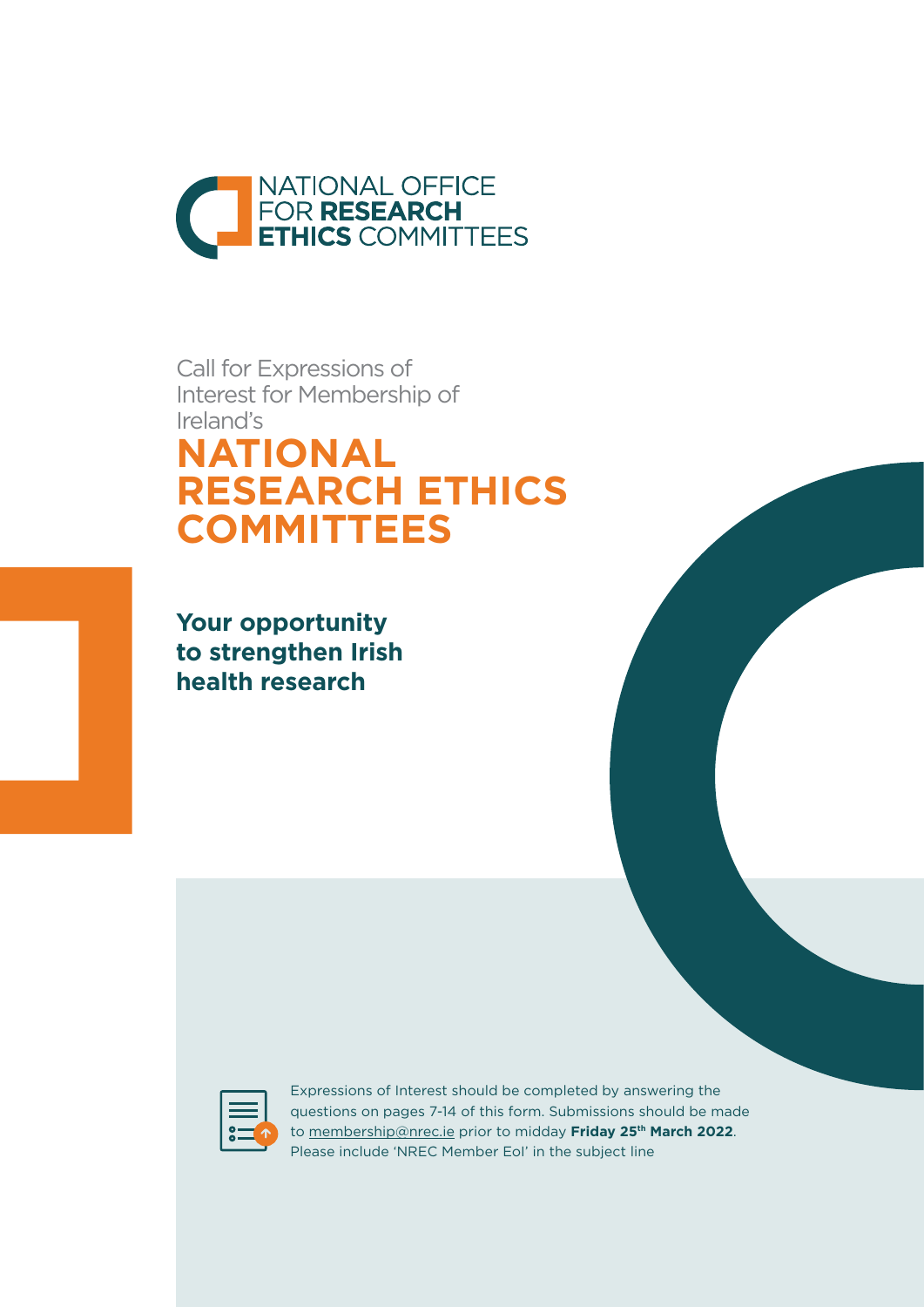**'Being a Member of an NREC is an opportunity to work collaboratively with a diversity of people towards a shared national goal – to strengthen Irish research'**

*Prof. Mary Horgan Chair, NREC COVID-19 President, Royal College of Physicians of Ireland*



# **Please only use Adobe Reader 10 or higher to complete this form.** You can download a free copy of Adobe Reader [here](https://get2.adobe.com/uk/reader/).

Adobe Reader is available for Windows, Mac and Android Devices

#### **An Oifig Náisiúnta do Choistí um Eitic Thaighde**  Teach Grattan, 67-72 Sráid an Mhóta Íochtarach, Baile Átha Cliath 2, D02 H638, Éire

#### **National Office for Research Ethics Committees**  Grattan House, 67-72 Lower Mount Street, Dublin 2, D02 H638, Ireland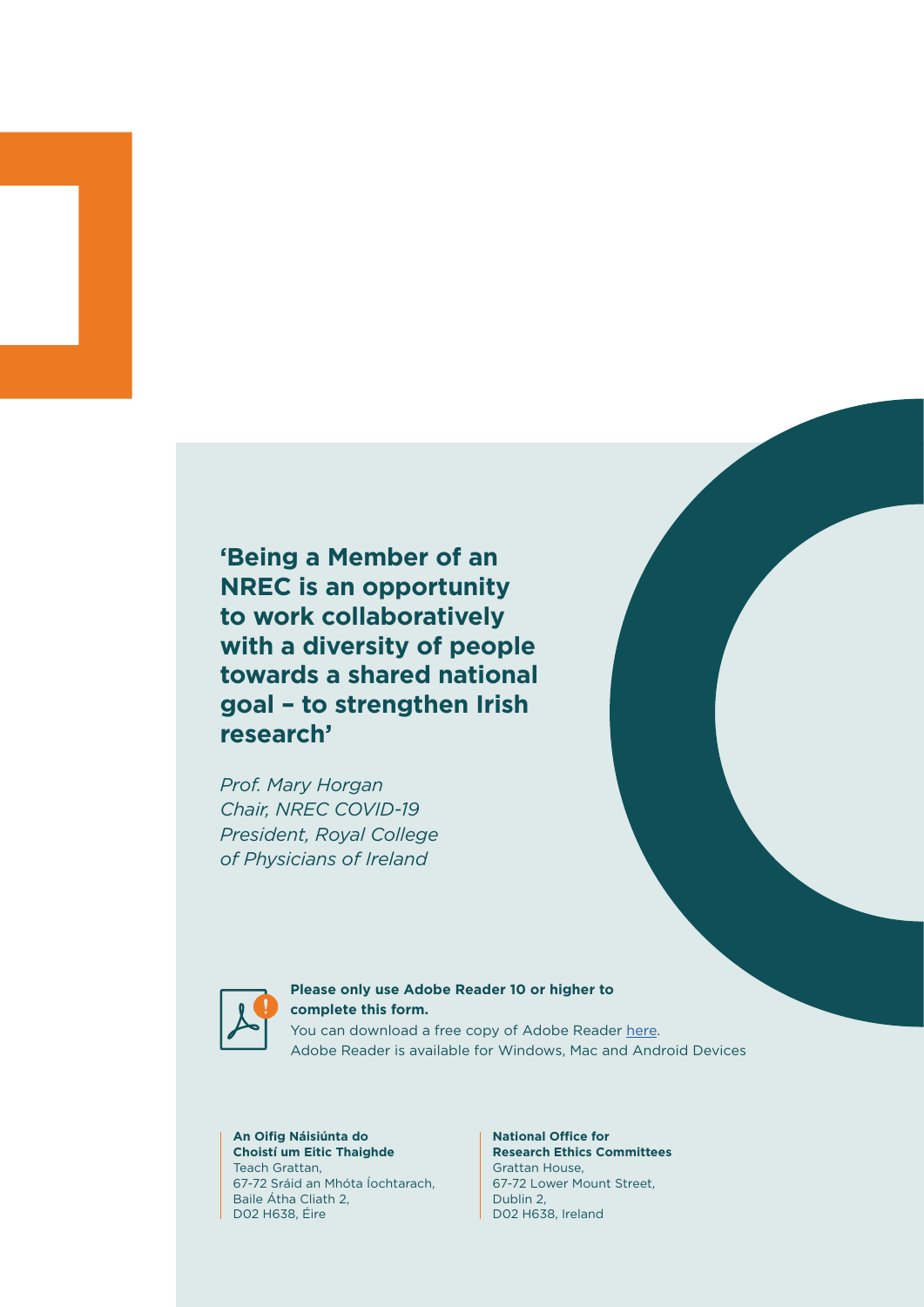# **Call for Expressions of Interest for National Research Ethics Committee Membership**

**A national system of ethics review for health research has been implemented in Ireland and Expressions of Interest are sought for membership of the National Research Ethics Committees for clinical trials and medical devices. Ethics review is an essential component of regulating health research to ensure that the safety, dignity and wellbeing of research participants is protected. It is important that national decisions on the ethics underpinning Irish health research are informed by the diversity of skills, experience, interests and backgrounds reflective of Irish society.**

The National Office for Research Ethics Committees is responsible for establishing National Research Ethics Committees (NRECs) in specific areas of health research as requested by the Minister of Health. The NRECs strengthen the national research infrastructure to protect patients and the public, while creating a more conducive environment for clinical trials and other regulated health research areas.

The NRECs work alongside local research ethics committees to support the spectrum of health research in Ireland through rigorous independent review in a timely and transparent manner. It is essential that national ethics decisions are informed by the range of skills, experience, interests and backgrounds reflective of Irish society.

The NRECs make decisions on applications for ethics approval submitted to them through the National Office and are supported by National Office staff. Importantly, NRECs are mandated to return a 'single national opinion' on applications for ethics approval meaning that NREC decisions will be respected nationally.

With the current call for Expressions of Interest, the National Office aims to expand membership of the existing NRECs in Clinical Trials of Investigational Medicinal Products (NREC-CT) and Clinical Investigations of Medical Devices (NREC-MD) to supplement committee expertise and representations, and to enable Ireland to meet its regulatory requirements under existing and imminent EU regulations, including the Clinical Trial Regulation (EU No 536/2014), Medical Device Regulation (EU No 2017/745) and In-Vitro Diagnostic Device Regulation (EU No 2017/746).

The National Office for Research Ethics Committees is an equal opportunity organisation and welcomes Expressions of Interest from applicants inclusive of race, religion, ethnicity, gender, sexual orientation, responsibilities for dependents, age, disability, civil status, membership of the Traveller community, and geographic location.

This is an exciting and rare opportunity to enable Irish research, to gain insight into forefront health developments and to ensure that Irish research is strengthened by the highest ethics standards.

Appointed Members will receive training, access to the electronic tools necessary to conduct Committee work, and administrative support from the National Office team.

This is an exciting and rare opportunity to enable Irish research, to gain insight into forefront health developments and to ensure that Irish research is strengthened by the highest ethics standards.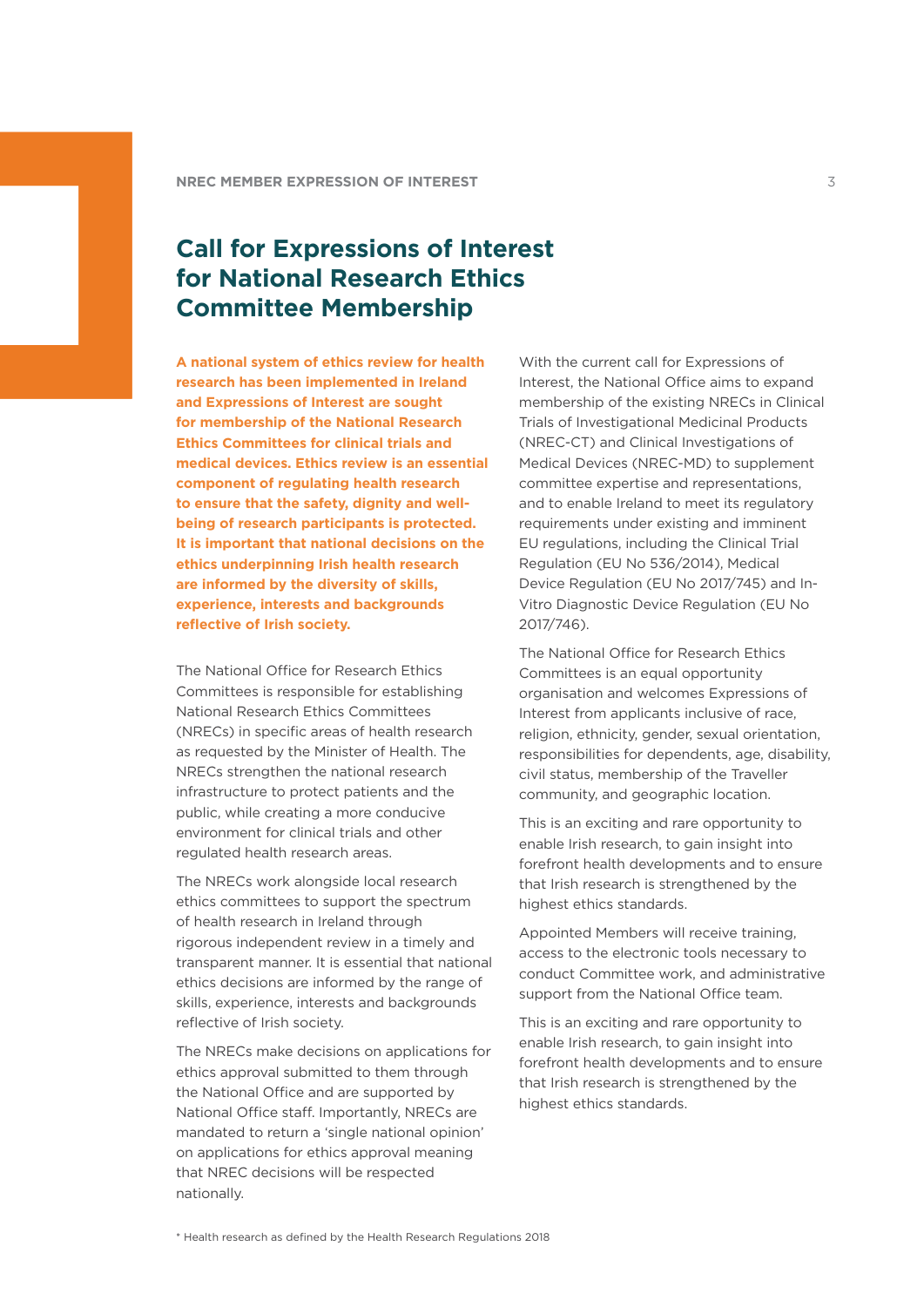# **Reasons to join a National Research Ethics Committee**

- Contribute to protecting the safety, dignity and well-being of research participants
- Make a difference at a national level
- Gain insight into forefront research
- Enhance your professional & personal development

# **What does it mean to be a Member of a National Research Ethics Committee?**

NRECs are the essential component of the new national system of research ethics review in Ireland. By modelling and sharing best practice, NRECs will have the opportunity to improve the quality of ethics decision-making across the spectrum of research in Ireland.

Members are appointed by the Minister for Health, and NRECs as a whole will report to the Minister. The purpose, structure, and scope of the NRECs are defined by their Terms of Reference, which will be provided at appointment.

Decisions made by NRECs on applications for research ethics approval are entirely independent. The decision-making process of the national ethics review system will engender and sustain the trust of the research community and wider public.

An important component of the national system of research ethics review is an independent mechanism to appeal a decision of an NREC. NREC meetings require a quorum for decisions and detailed minutes of meetings will be made publicly available.

Membership of an NREC is an important public role requiring commitment. Details of appointed Members are listed on the National Office website. Committee meetings are convened monthly, mostly virtually and occasionally in person. Meetings are scheduled within business hours on a recurring day scheduled in advance and will typically be 2 - 3 hours in duration. The meeting schedule for the year will be provided at appointment.

Additional NREC related work, such as preparation for the meetings and participation in subcommittee meetings, can amount to approximately 2 - 4 hours per month.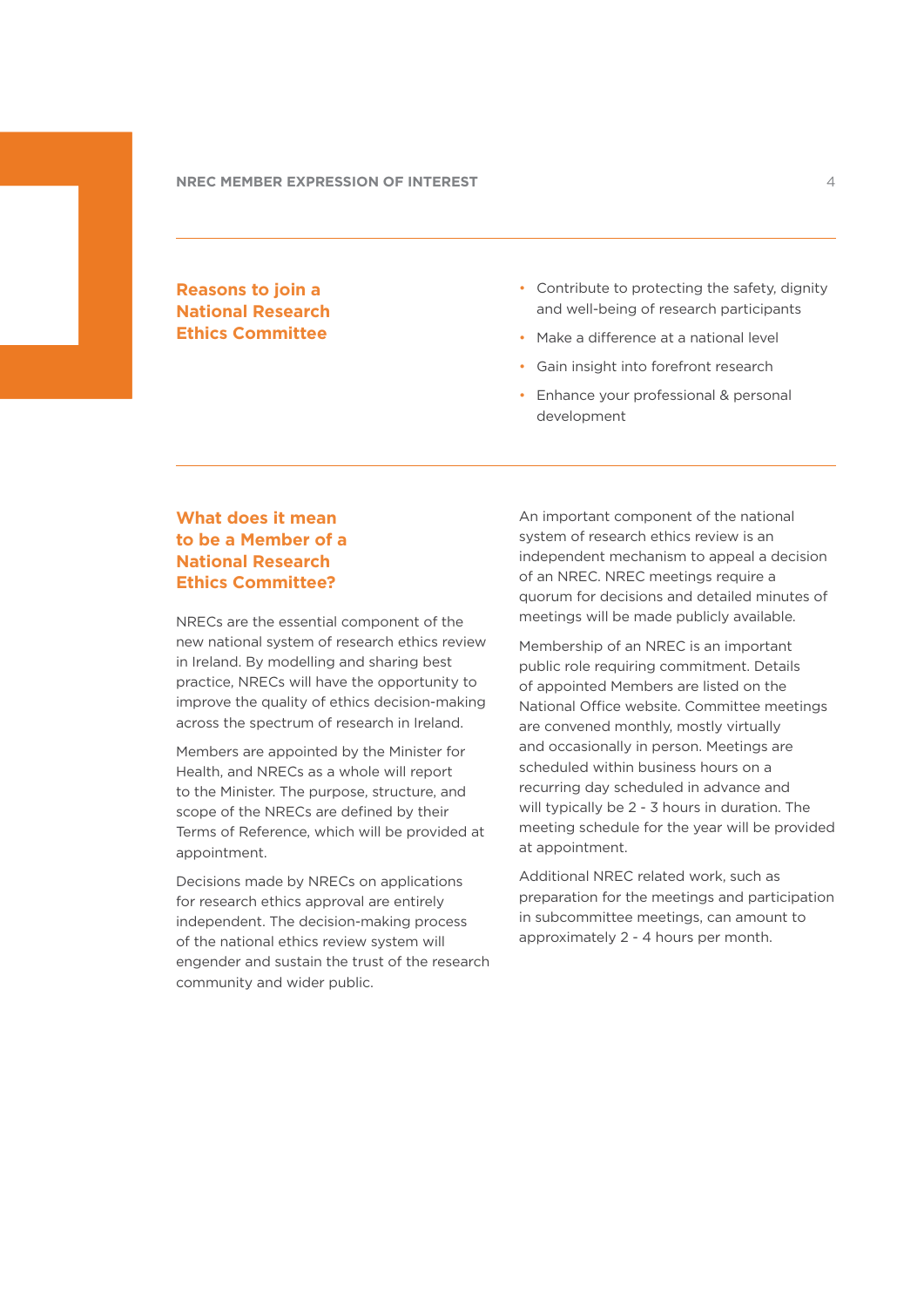You will be expected to:

- Adhere to the Terms of Reference for the NREC and the standard operating procedures provided by the National Office;
- Actively participate in the majority of NREC monthly meetings each year, confirming attendance and any foreseen absences in advance;
- Prepare ahead of NREC meetings including review of applications, and documentation of your preliminary comments;
- Commit to a consensus-based approach to decision-making under the direction of the Chairperson, contributing your opinion in line with your capacity and comfort;
- Respect the opinions of all fellow NREC Members, the diversity of which enrich the NREC process;
- Work collaboratively with the Chairperson, fellow NREC Members and National Office staff to ensure the highest standards of ethics review and efficiency in the process;
- Maintain the strictest confidentiality on proprietary information;
- Declare all affiliations and any conflicts of interest;
- Attend and complete the requisite training provided;
- Be comfortable using the basic IT tools that facilitate NREC work;
- Uphold the National Office's values of trust and transparency in NREC work.

### **Selection Process**

Expressions of Interest are managed by the National Office for Research Ethics Committees with a view to making a recommendation for consideration for appointment by the Minister for Health. The National Office will review Expressions of Interest in consultation with an assessment panel, which may include the Chairpersons, or other external experts as required. Applicants may be invited to meet the assessment panel to discuss their Expression of Interest further.

Expressions of Interest will be evaluated for demonstration of the skills and attributes necessary for effective NREC participation. This will include an ability to work as part of a team, to understand complex issues to the extent required to form and voice an opinion, and to be objective in considering issues and weighing-up conflicting opinions.

 Member selection will be proposed based on the diversity of skills, qualifications, interests and backgrounds required to make decisions on applications likely to be made to the NREC. Selection will also be informed by appropriate representation of both 'expert' and 'lay' Members as provided for in Statutory Instrument 41/2022. Where in the view of the National Office there is likely to be a particular gap in expertise or representation, prospective Members may be approached to invite an Expression of Interest.

Members may serve for three years, unless their tenure is terminated earlier. Members may be eligible for reappointment.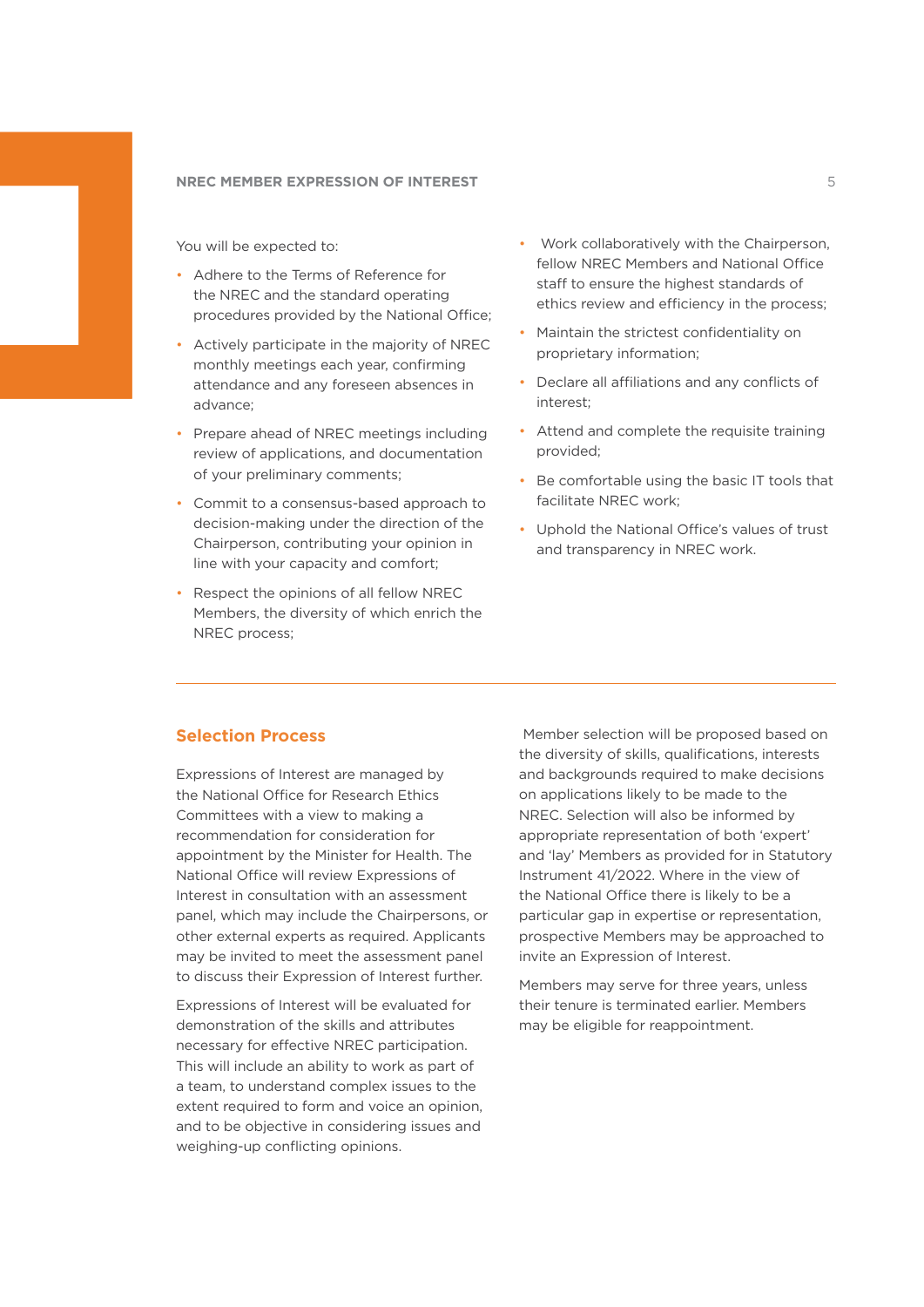Given the breadth of expertise and perspectives required and the anticipated expansion of the scope of NRECs over time, where applicants are not appointed on this occasion, they may be invited to be included on an NREC Expert Group list. In this case, individuals may be approached from time to time to contribute to NREC deliberations based on their expertise, experience or perspective.

# **Payment & Expenses**

NREC membership is a voluntary role in public service. Acknowledging that Committee work may not be professionally recognised or may clearly fall outside of typical responsibilities for some, Patient & Public Involvement (PPI) Members will be offered an annual fee of €2.5K.

Training for and participation in NREC meetings may be eligible for recognition for Continuing Professional Development (CPD) points. The National Office team can provide confirmation of attendance and other evidence to support CPD applications.

Reasonable out-of-pocket and receipted expenses directly associated with NREC work will be reimbursed to all Members (eg travel to meetings where necessary, stationery).

Members will receive use of a tablet, in addition to access to the electronic tools necessary to conduct NREC work.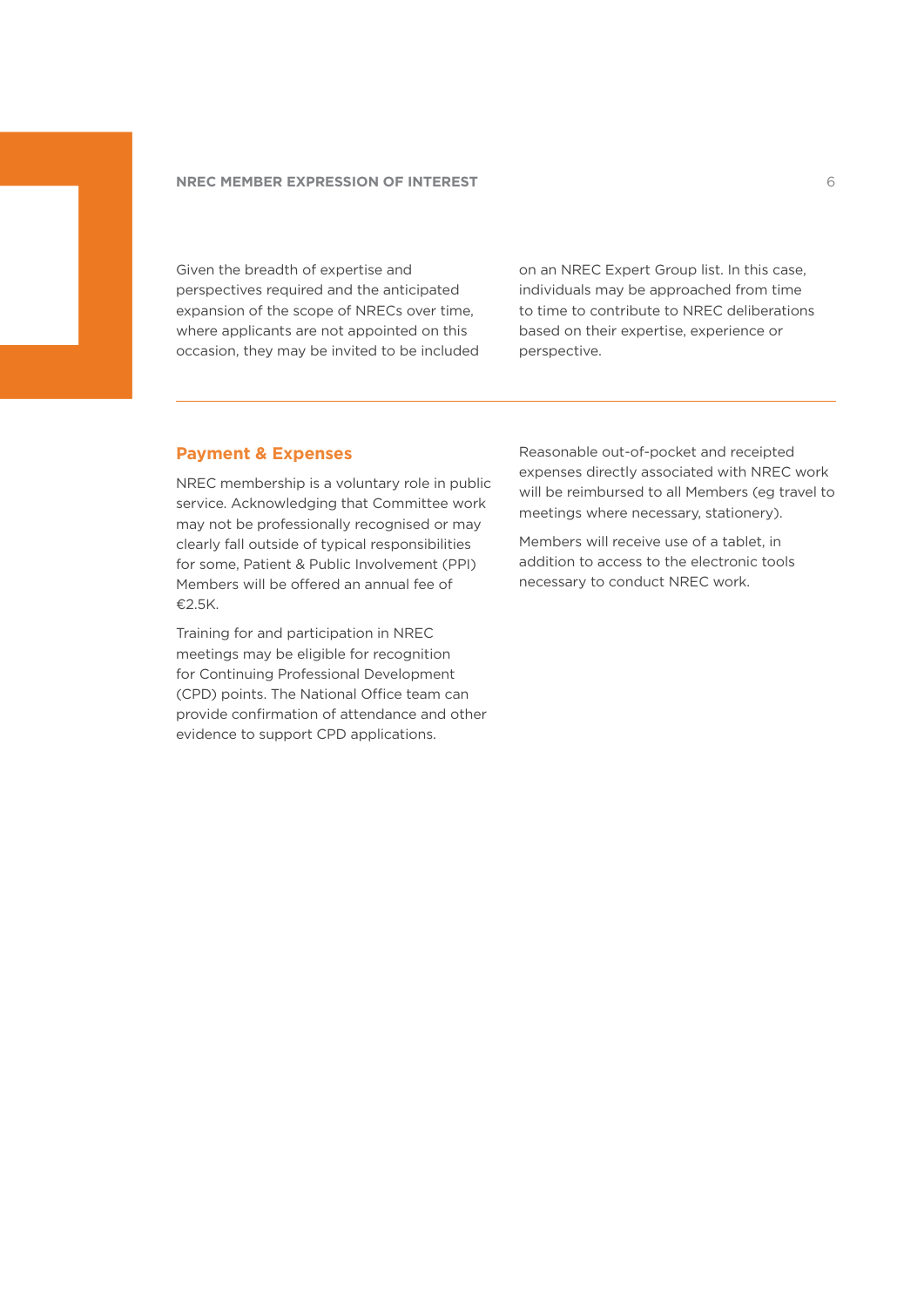# **NREC MEMBERSHIP**

### **What Committee are you interested in?**

- NREC for Clinical Trials of Medicinal Products
- **O** NREC for Clinical Investigations of Medical Devices
- C Either

# **Personal Details**

| Title:                       | Ms                  | $\bigcap$ Mrs $\bigcap$ Mr $\bigcap$ Mx $\bigcap$ Dr |         | Prof |
|------------------------------|---------------------|------------------------------------------------------|---------|------|
| Surname:                     |                     |                                                      |         |      |
| Forename:                    |                     |                                                      |         |      |
| Address:                     |                     |                                                      |         |      |
| Email:                       |                     |                                                      |         |      |
| Phone:                       |                     |                                                      |         |      |
| Current position: $\bigcirc$ | Employed<br>Retiree | Unemployed<br>Home-maker                             | Student |      |

If employed, please state your role and employer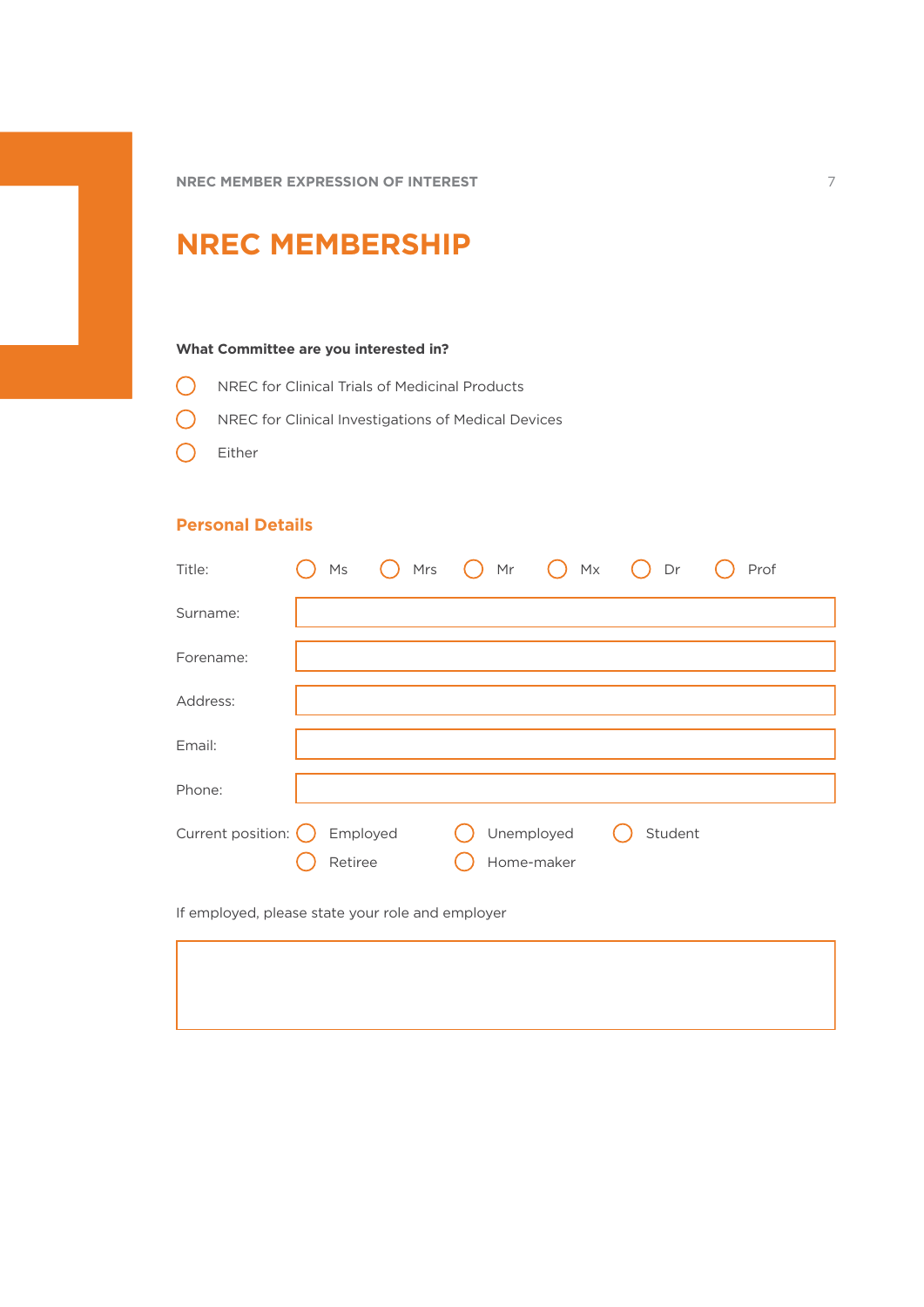## **Expertise by Experience**

Please provide 5 keywords to describe the expertise or experience you can bring to a National Research Ethics Committee (eg carer, clinical trialist, community health, health economics, healthcare policy, legal practitioner, parent, patient, scientific researcher, social work, student). Applicants may draw from experiential knowledge and life experiences in addition to professional knowledge.

# **Areas of Expertise**

**Under the current call, the National Office particularly welcomes Expressions of Interest from individuals with expertise in the following areas.**

**Please select areas of expertise relevant to you (you may select more than one):**

- Biomedical Science
- ┓ Clinical Genetics
- Data Protection
- Gene Therapy
- Haematology
- Infectious Disease Medicine
- Medical Engineering / Software Development
- Obstetrics and Gynaecology
- Oncology
- Paediatric Medicine
- Pathology/ Histopathology
- Microbiology
- Molecular diagnostics
- Patient / Carer / Patient Organisation
- Pharmacology/ Pharmaceutical Medicine
- Public Health Medicine
- Radiology/ Radiation Oncology/ Radiation Therapy/ Medical Physics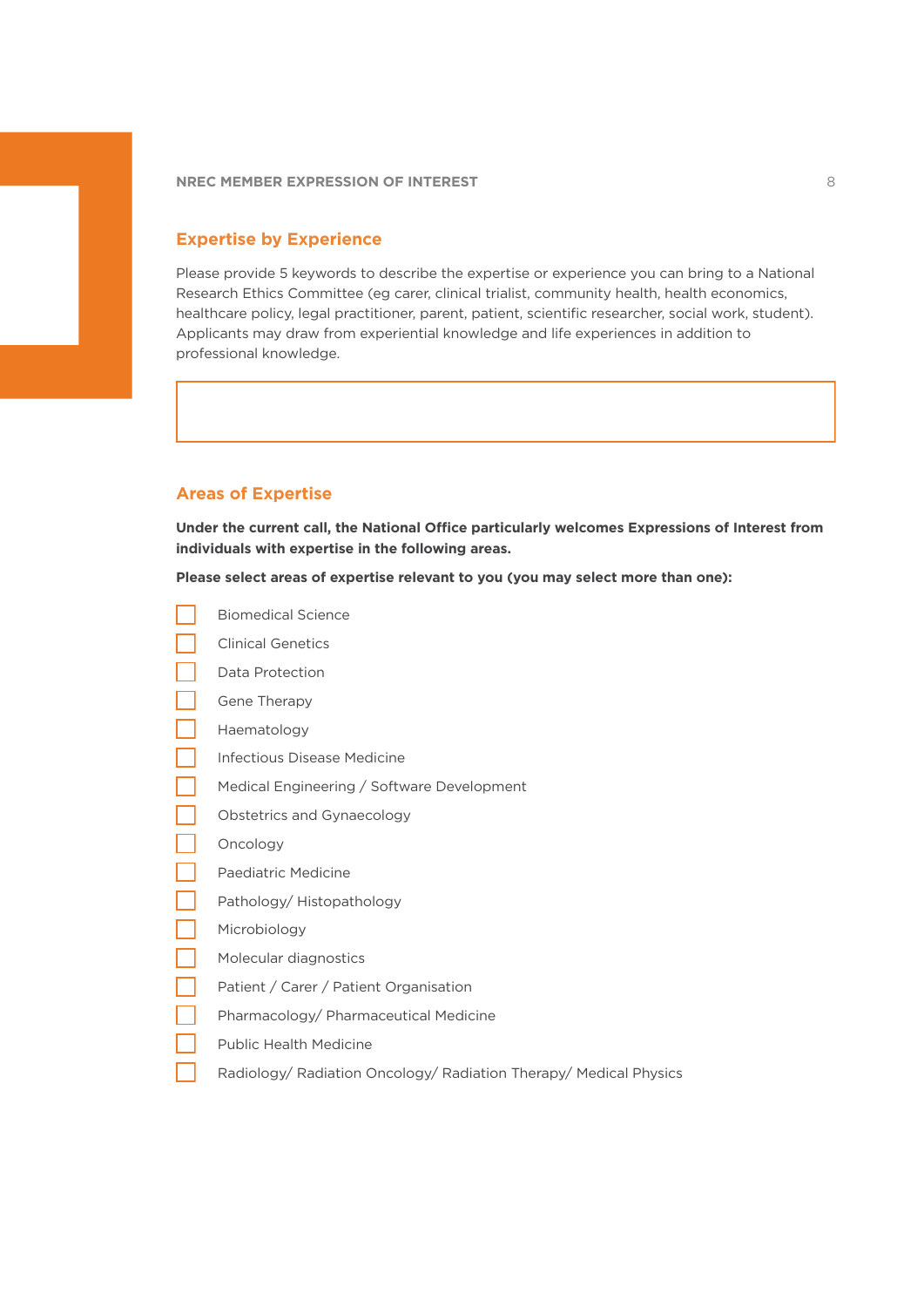# **CV / Career or Work Summary**

Please attach or provide below a CV or summary (two-page maximum) of your career and work experience to date. Applicants may describe the chronology of their work experience in any capacity including work inside and outside the home (eg volunteering, community work).

Attached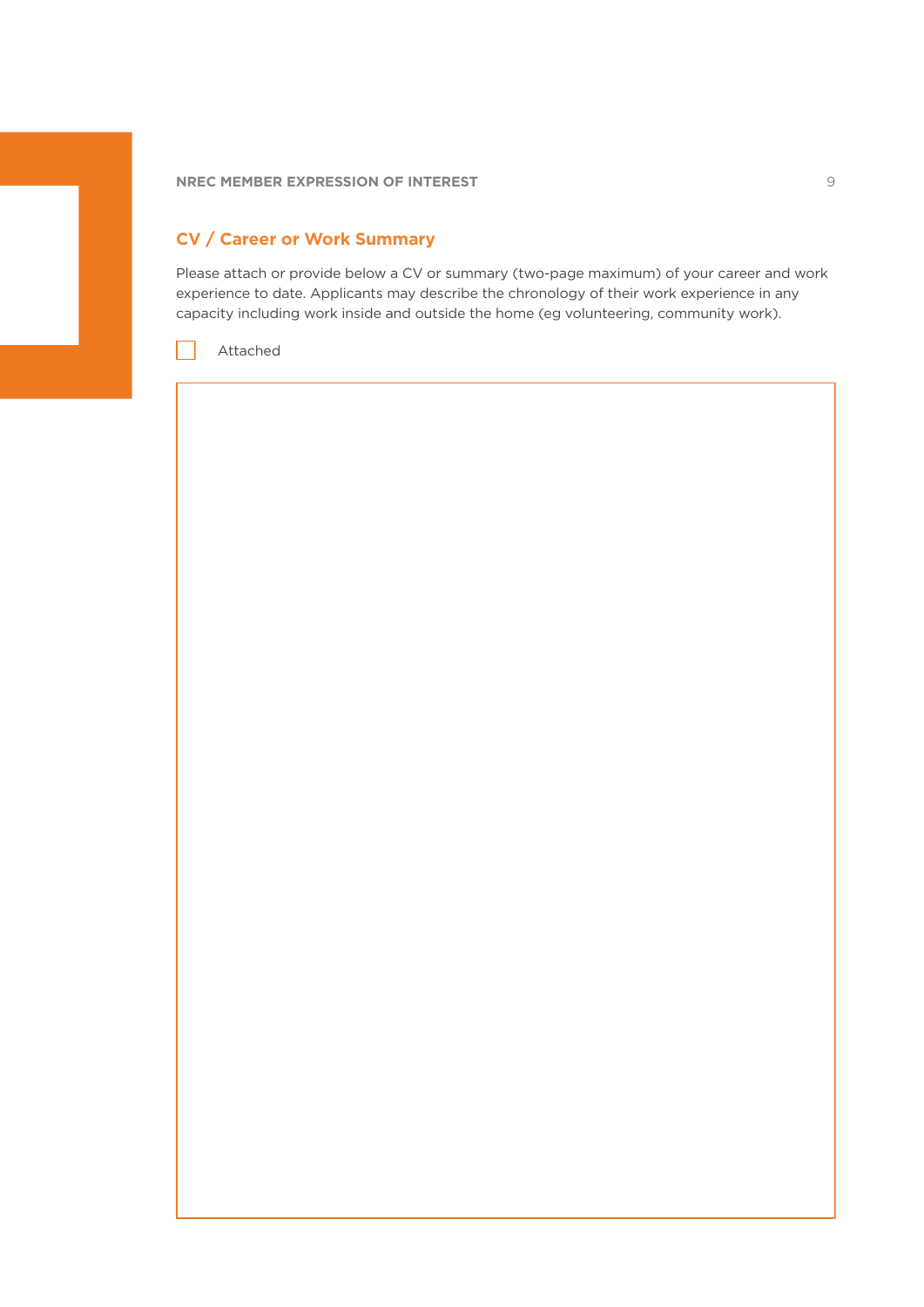# **Committee, Advisory & Other Relevant Experience**

Please describe your experience that is relevant to the role of a National Research Ethics Committee Member (250-500 words maximum). This could include working on committees or boards, or previous experience acting in an advisory capacity. Applicants may draw from both their professional and personal life experiences, which may not necessarily represent formal appointments.

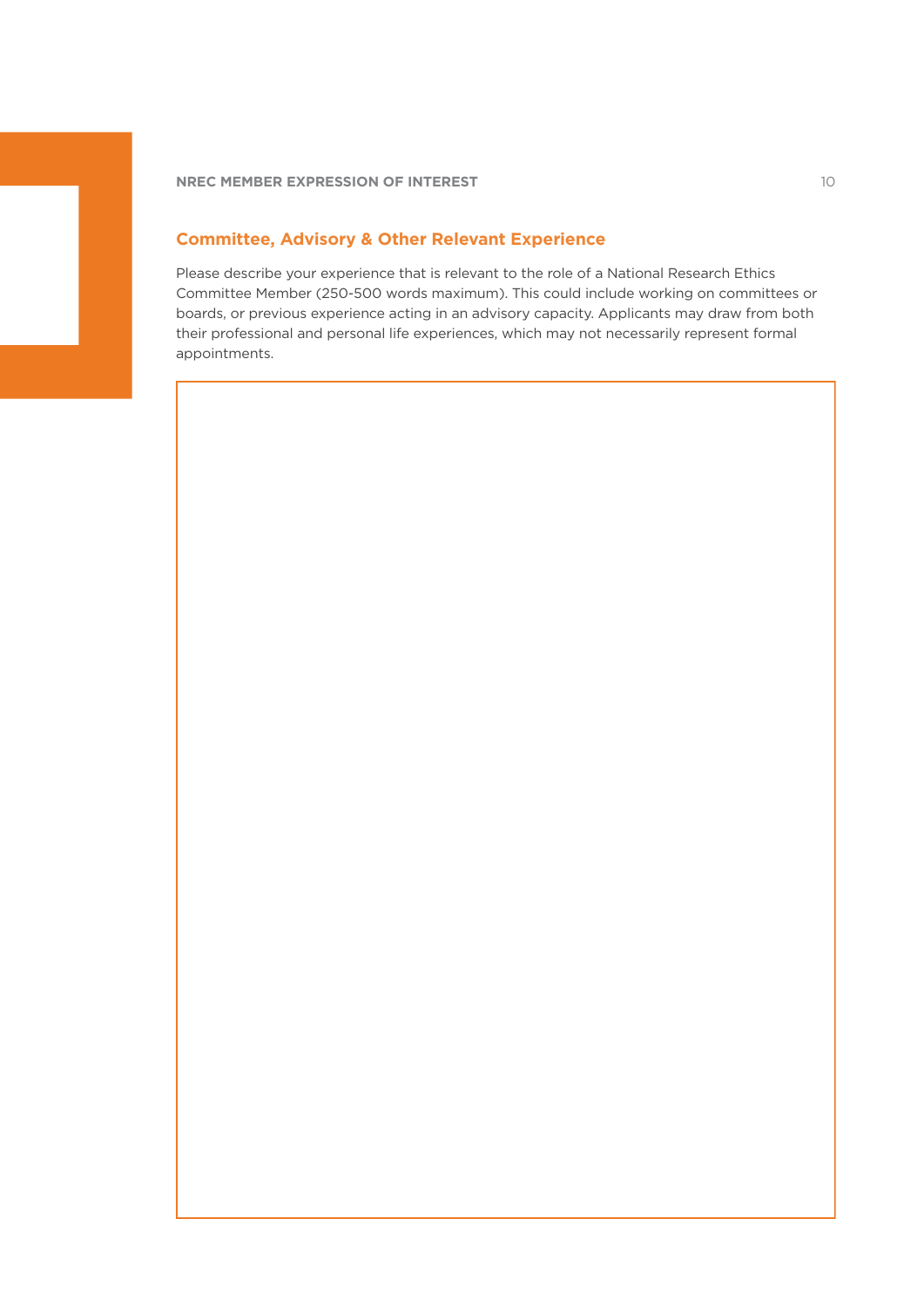**NREC MEMBER EXPRESSION OF INTEREST 11 AND 2009 THE RECORD FOR A STATE OF A STATE OF A STATE OF A STATE OF A ST** 

# **Statement of Motivation**

Please describe your individual motivations to be a Member of a National Research Ethics Committee (250-500 words maximum).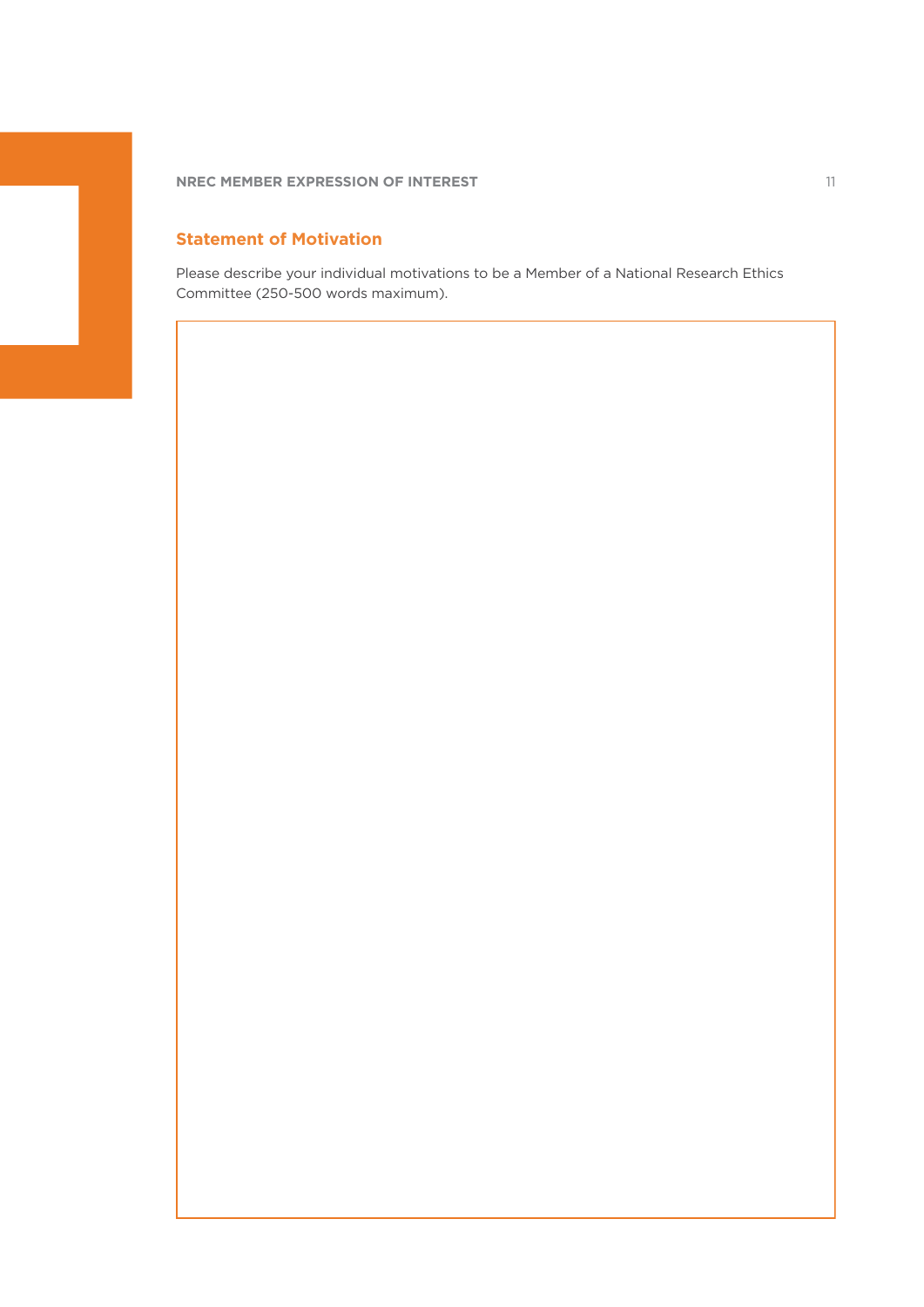## **Character References**

Please provide the contact details (name, address, phone and email) of two individuals unrelated to you but who know you well and will be happy to be contacted to speak to your character.

Applicants may draw from both their professional and personal networks, which may not necessarily represent employers or managers.

## **Conflicts of Interest**

It is acknowledged that NREC Members may have competing interests spanning their work inside and outside of the Committee. Most competing interests will simply need to be acknowledged and managed appropriately to minimise their impact. Where a competing interest is sufficiently serious to constitute a conflict of interest, namely where a primary interest (such as objective ethics review of a research study or research area) tends to be unduly influenced by a secondary interest (such as financial gain) (Thompson DF et al. 1993), independent judgement of the Member may be compromised. NREC Members will be invited to declare any competing interests, including conflicts of interest, in relation to the applications for review in advance of the Committee discussion.

**Do you have any potential conflicts of interest or legal impediment that would likely interfere with your ability to play a full and proper role on an NREC?**

Yes ( ) No

If Yes, please describe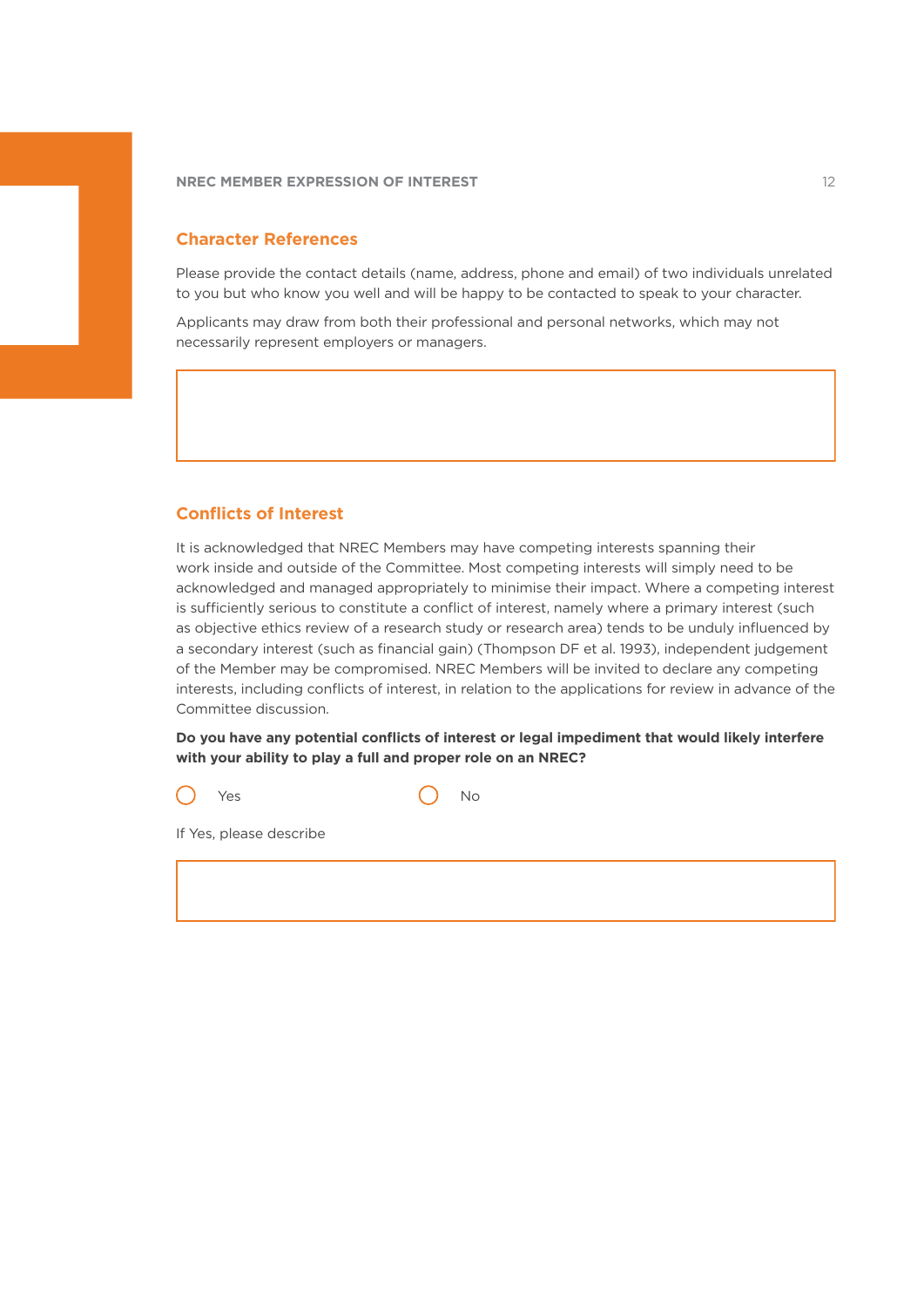### **Data Protection & Privacy Statement**

The National Office for Research Ethics Committees fully respects your right to privacy. Any personal information that you provide to us will be treated with the highest standards of security and confidentiality, strictly in accordance with the General Data Protection Regulation and the Data Protection Act 2018.

The National Office for Research Ethics Committees has a statutory role to establish National Research Ethics Committees (NRECs) at the request of the Minister for Health. This includes publicly inviting, managing and evaluating Expressions of Interest for NREC membership. We may collect, use and disclose personal data provided in the Expression of Interest submission, or in connection with the submission, for the processing of the submission and its evaluation for Committee membership, including sharing the information securely with select third parties involved in the evaluation of the submission and the appointment of Members. The National Office will act as the Data Controller and will retain this personal information for up to five years.

With a view to ensuring that NREC decisions are informed by the diversity of skills, experience, interests and backgrounds reflective of Irish society, the National Office invites applicants to complete the Diversity & Inclusion information overleaf. If you choose to provide this personal information, it will be used to help the National Office evaluate its progress towards achieving diverse and inclusive NREC membership. This personal information will not be sent to third parties. We will also use the information you have provided to generate summary information and general statistics to describe and evaluate NREC membership.

Further details regarding the National Office's collection, use and disclosure of personal data, and the rights of individuals with respect to any personal data held by the National Office, are available in our [Privacy Policy](https://www.nrecoffice.ie/privacy-notice/) and [Data Retention Policy.](https://www.nrecoffice.ie/data-retention-policy/)

### **Declaration**

I declare that the set of the set of the set of the set of the set of the set of the set of the set of the set of the set of the set of the set of the set of the set of the set of the set of the set of the set of the set o

information I have provided is true and correct.

Date: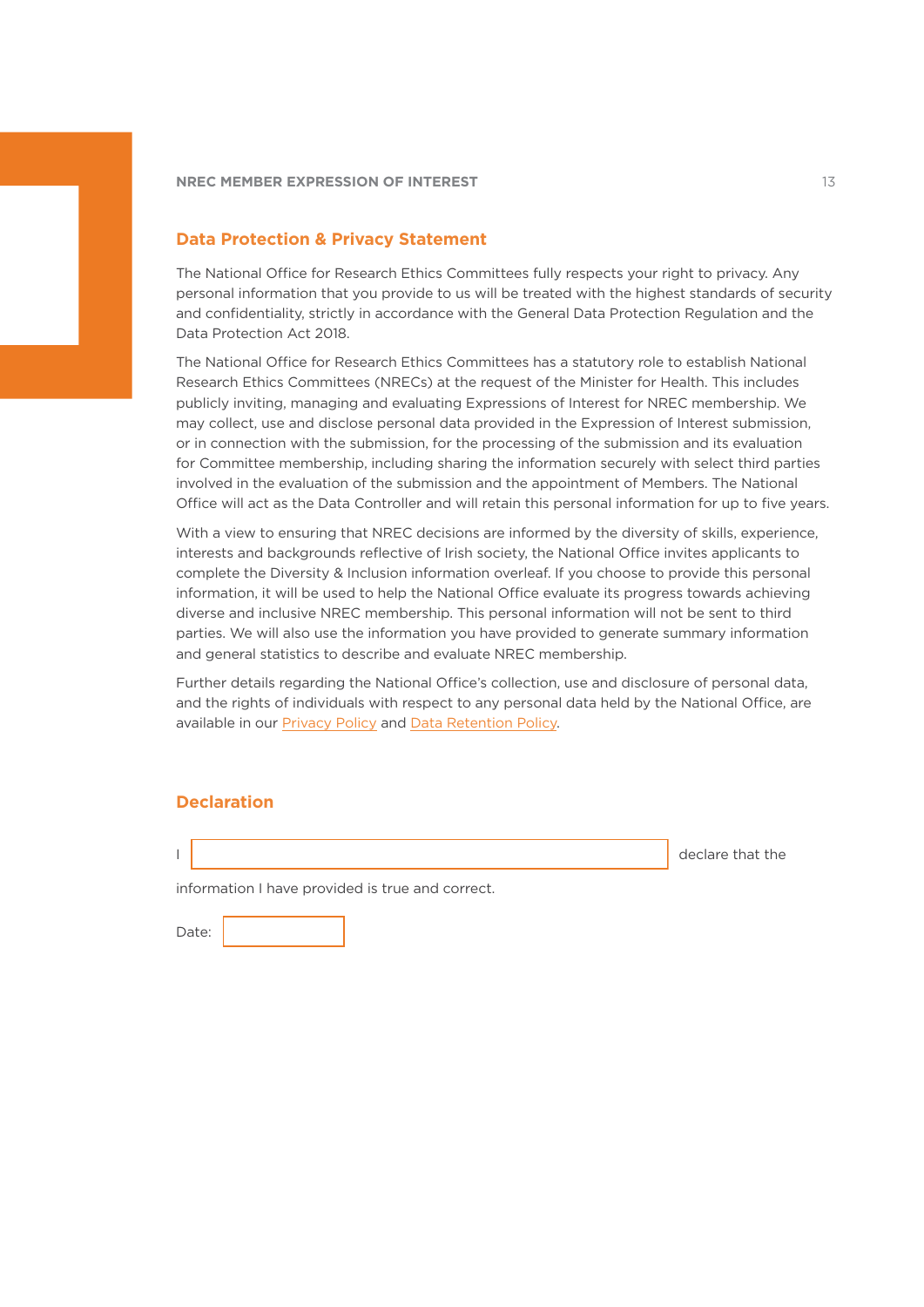### **NREC MEMBER EXPRESSION OF INTEREST WE SEE ALL SEE ALL SEE ALL SEE ALL SEE ALL SEE ALL SEE ALL SEE ALL SEE ALL SEE ALL SEE ALL SEE ALL SEE ALL SEE ALL SEE ALL SEE ALL SEE ALL SEE ALL SEE ALL SEE ALL SEE ALL SEE ALL SEE ALL**

# **Diversity & Inclusion Information**

The National Office for Research Ethics Committees is an equal opportunity organisation. Your answers to the following questions will help us to evaluate our progress towards achieving diverse and inclusive NREC Membership.

### **How would you describe your gender?**

|       | Female                                      |  |       |  |  |                   |  |  |
|-------|---------------------------------------------|--|-------|--|--|-------------------|--|--|
|       | Male                                        |  |       |  |  |                   |  |  |
|       | Prefer to self-describe as:                 |  |       |  |  |                   |  |  |
|       |                                             |  |       |  |  |                   |  |  |
|       | Prefer not to say                           |  |       |  |  |                   |  |  |
|       | Please indicate your age:                   |  |       |  |  |                   |  |  |
|       | $18 - 24$                                   |  | 45-54 |  |  | 75-84             |  |  |
|       | $25 - 34$                                   |  | 55-64 |  |  | 85 and over       |  |  |
|       | 35-44                                       |  | 65-74 |  |  | Prefer not to say |  |  |
|       | What is your ethnic or cultural background? |  |       |  |  |                   |  |  |
|       | Asian or Asian Irish                        |  |       |  |  |                   |  |  |
|       | Chinese                                     |  |       |  |  |                   |  |  |
|       | Any other Asian background                  |  |       |  |  |                   |  |  |
|       | <b>Black or Black Irish</b>                 |  |       |  |  |                   |  |  |
|       | African                                     |  |       |  |  |                   |  |  |
|       | Any other Black background                  |  |       |  |  |                   |  |  |
| White |                                             |  |       |  |  |                   |  |  |
|       | Irish                                       |  |       |  |  |                   |  |  |
|       | Irish Traveller                             |  |       |  |  |                   |  |  |
|       | Any other White background                  |  |       |  |  |                   |  |  |
|       | Other, including mixed background           |  |       |  |  |                   |  |  |
|       | Other, please describe                      |  |       |  |  |                   |  |  |
|       |                                             |  |       |  |  |                   |  |  |
|       | Prefer not to say                           |  |       |  |  |                   |  |  |